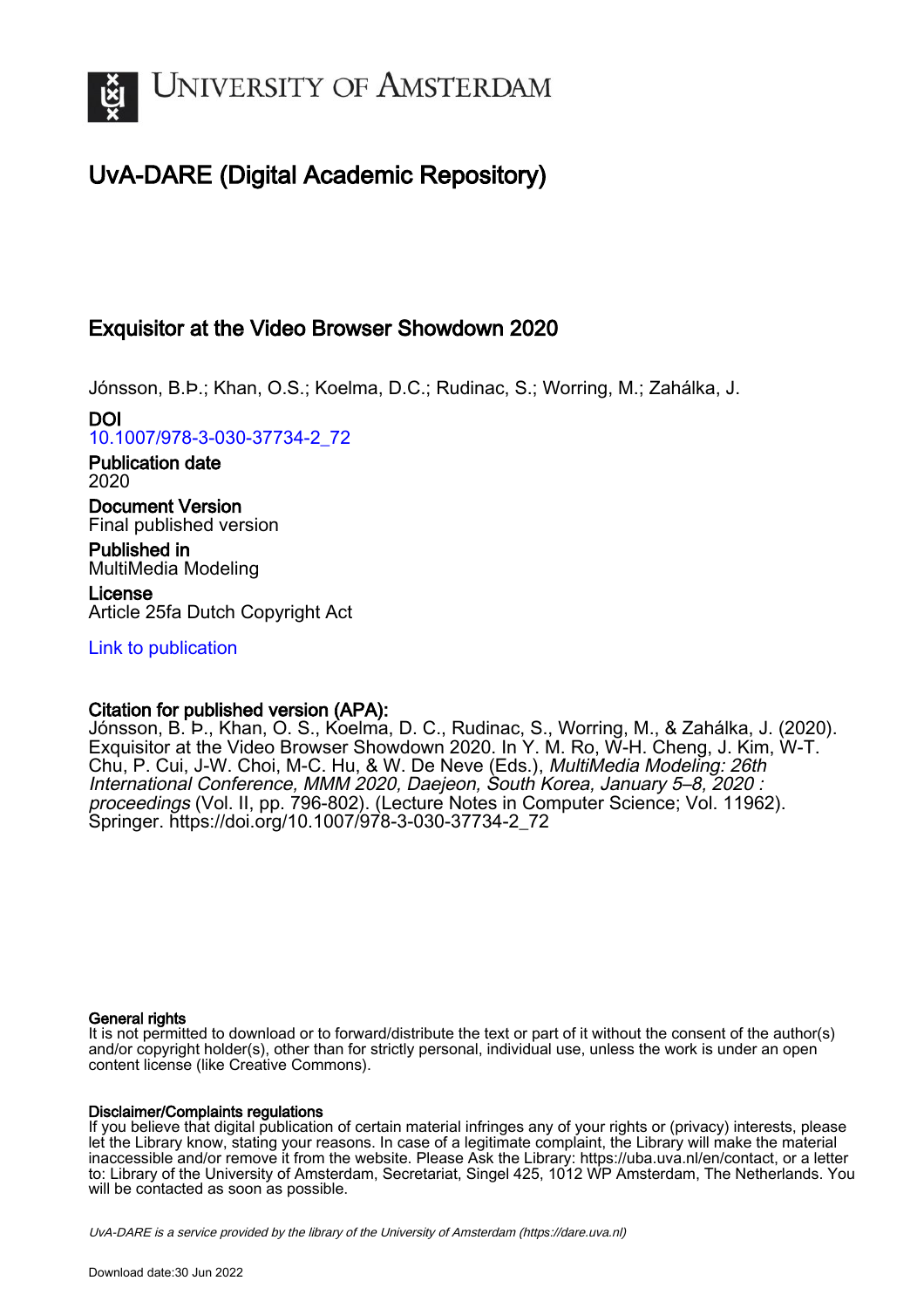

# Exquisitor at the Video Browser Showdown 2020

Björn Þór Jónsson $^{1(\boxtimes)}$ , Omar Shahbaz Khan $^1$ , Dennis C. Koelma $^2,$ Stevan Rudinac<sup>2</sup>, Marcel Worring<sup>2</sup>, and Jan Zahálka<sup>3</sup>

> <sup>1</sup> IT University of Copenhagen, Copenhagen, Denmark bjorn@itu.dk

<sup>2</sup> University of Amsterdam, Amsterdam, Netherlands <sup>3</sup> Czech Technical University in Prague, Prague, Czech Republic

Abstract. When browsing large video collections, human-in-the-loop systems are essential. The system should understand the semantic information need of the user and interactively help formulate queries to satisfy that information need based on data-driven methods. Full synergy between the interacting user and the system can only be obtained when the system learns from the user interactions while providing immediate response. Doing so with dynamically changing information needs for large scale multimodal collections is a challenging task. To push the boundary of current methods, we propose to apply the state of the art in interactive multimodal learning to the complex multimodal information needs posed by the Video Browser Showdown (VBS). To that end we adapt the Exquisitor system, a highly scalable interactive learning system. Exquisitor combines semantic features extracted from visual content and text to suggest relevant media items to the user, based on user relevance feedback on previously suggested items. In this paper, we briefly describe the Exquisitor system, and its first incarnation as a VBS entrant.

Keywords: Interactive learning *·* Video browsing *·* Scalability

### 1 Introduction

The Video Browser Showdown (VBS) is a series of annual live competitions, where researchers are asked to study and develop methods to solve search-related tasks for a benchmark video collection. The VBS tasks, which are independent queries of three different flavours, are unknown to the researchers, who must prepare their systems and data representations for any potential task. At competition time, users of all systems are then given a few minutes to solve the tasks. Furthermore, depending on the task, the query may be gradually refined by adding information as time passes, to simulate real users with imperfect memories. While the systems taking part in previous VBS editions employ a variety of advanced search and retrieval techniques, a common observation is that they are highly interactive, requiring users to review and refine results of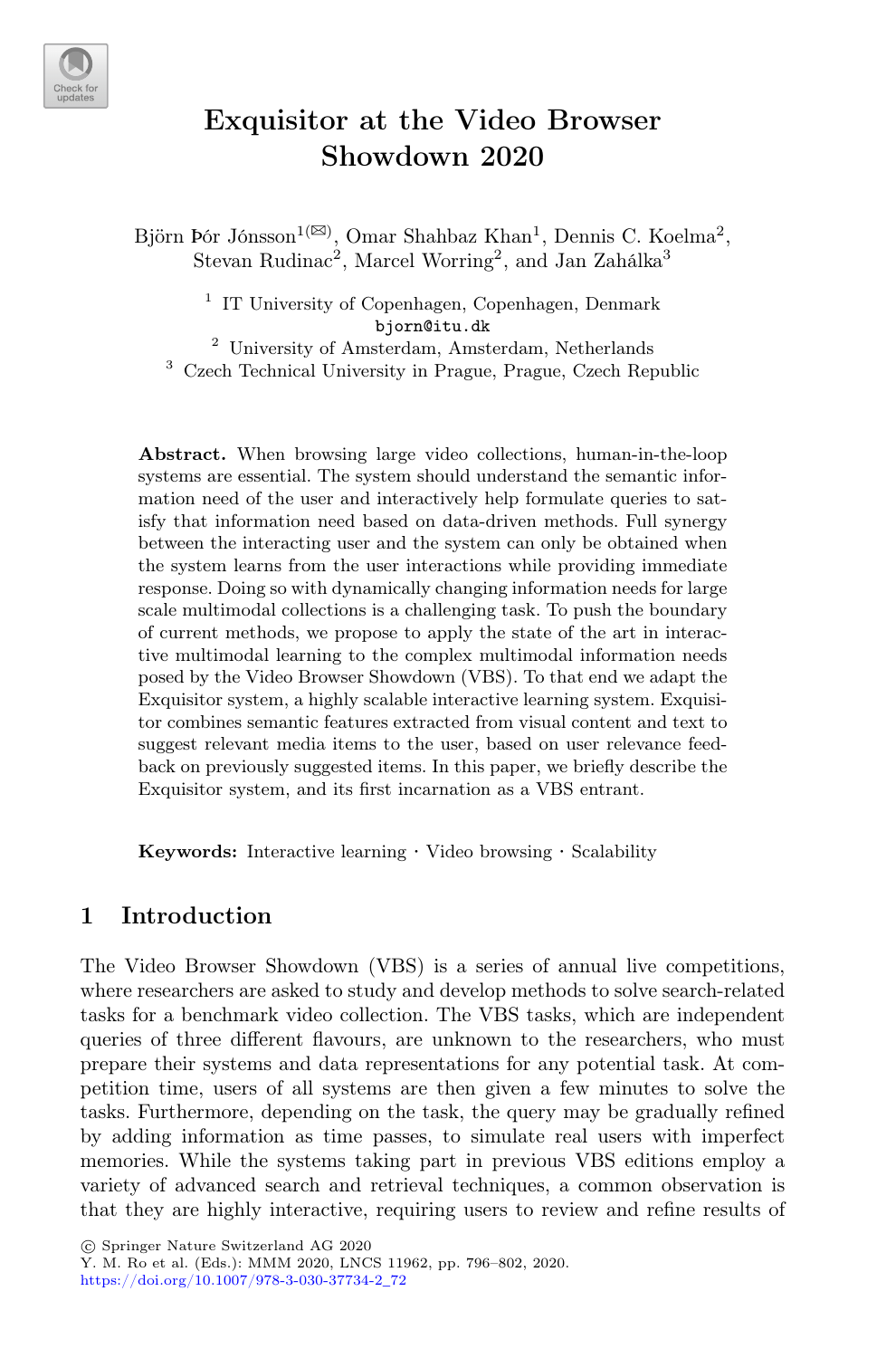

<span id="page-2-0"></span>Fig. 1. Exquisitor's interactive learning pipeline. Initially, the video collection is processed to produce a compressed semantic representation, that is stored in a scalable high-dimensional index. In each round of the interactive learning process, the user is shown a set of potentially relevant videos. The user's judgments are then used to train a classifier, which in turn is used to retrieve a new set of videos to show to the user.

queries, resulting in a highly interactive process. Interactive multimodal learning has been proposed as an interactive method capable of satisfying users with uncertain information needs [\[15\]](#page-7-0). Given the format of VBS, it is of significant academic interest to apply interactive multimodal learning to VBS.

We have recently developed Exquisitor, a highly scalable interactive multimodal learning approach [\[5](#page-6-0)[,9](#page-6-1)]. Figure [1](#page-2-0) illustrates the iterative feedback process employed by Exquisitor with video data. When a new task starts, the user is initially presented with a set of randomly selected video scenes from the collection and asked to give (positive or negative) feedback on (some of) the scenes. The feedback is used to build (and subsequently update) a classification model, which in turn is used to provide new suggestions; this iterative process continues as long as the user deems necessary. The Exquisitor system has been used to interactively explore the YFCC100M collection [\[9\]](#page-6-1), and to compete in the Lifelog Search Challenge (LSC) 2019 [\[6](#page-6-2)], where it ranked 6th out of 9 competition entrants. A key feature that distinguishes Exquisitor from previous interactive learning systems is its scalability [\[5\]](#page-6-0); while the VBS video collection contains more than 1,000 h of video, video suggestions can be retrieved in a fraction of a second in each interaction round. In this paper, we describe the adaptation of Exquisitor for participation in the Video Browser Showdown.

The remainder of the paper is organized as follows. In Sects. [2](#page-3-0) and [3,](#page-3-1) we briefly give background for interactive learning and the Video Browser Showdown, respectively. In Sect. [4,](#page-4-0) we then describe Exquisitor and its adaptation to VBS, before concluding in Sect. [5.](#page-5-0)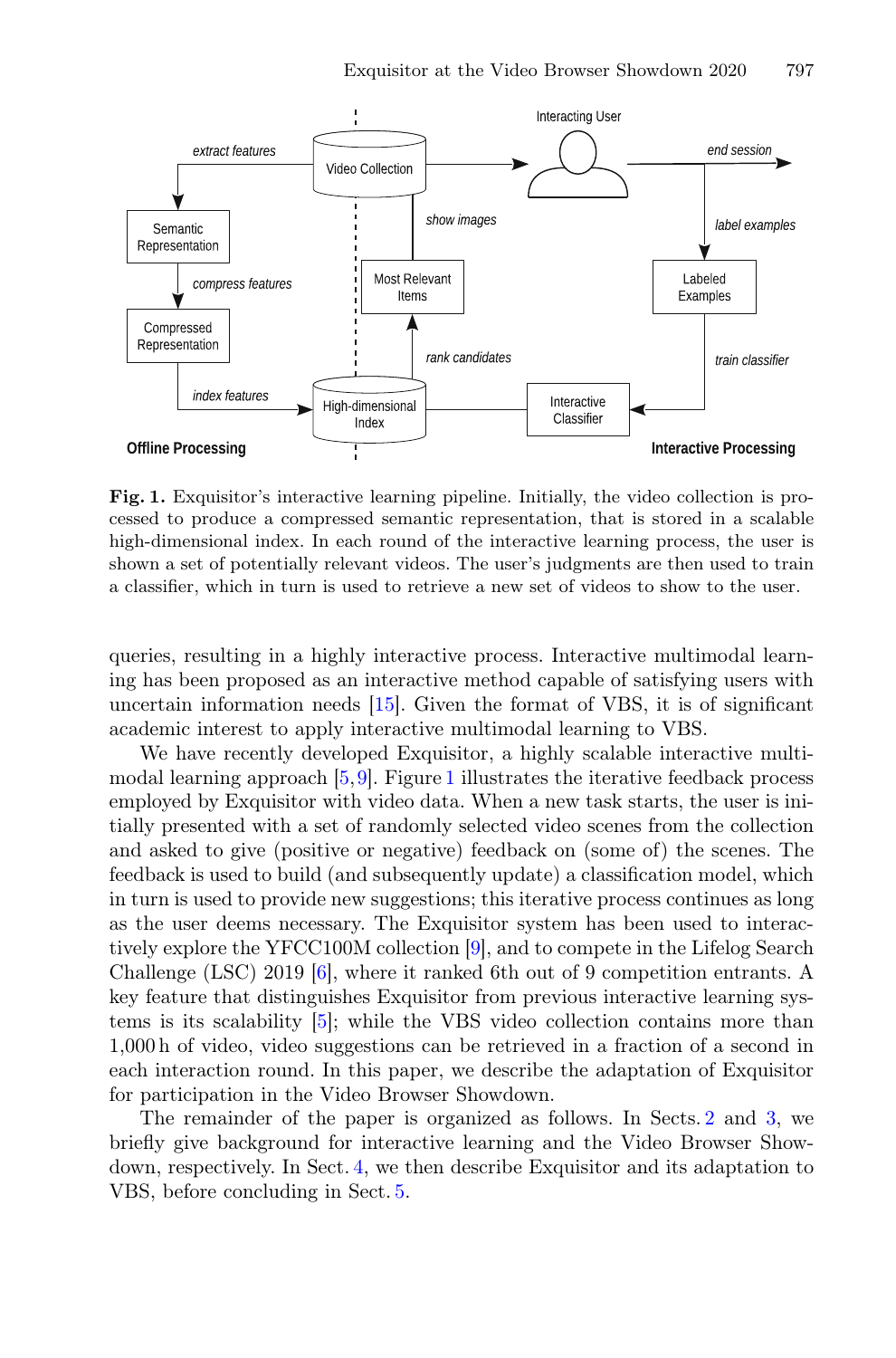#### <span id="page-3-0"></span>2 Interactive Learning

Interactive learning belongs to the family of human-in-the-loop learning approaches, eliciting data labels from the user and using that feedback to classify the otherwise unannotated data on the fly. In contrast to supervised learning, no labels are required prior to the analysis. Interactive learning commonly uses a lightweight, fast classifier that learns online as the user inputs her feedback.

The two main learning strategies in interactive learning are active learning and user relevance feedback. The objective of *active learning* is to create the best classifier by eliciting labels on data most informative to the classifier, which often translates to the data points the classifier is the least confident about or those closest to the decision boundary [\[1](#page-6-3)[,4](#page-6-4)]. Conversely, *user relevance feedback* aims to satisfy the user, presenting items for which the classification model is the most confident [\[11](#page-6-5)]. While this latter strategy may require more interactions to achieve the same final quality of the classification model, users may obtain their desired insights earlier [\[15\]](#page-7-0).

The increasing drive towards interactivity, personalized user experience, and higher-level semantic understanding, combined with recent advances in related scientific disciplines [\[12](#page-6-6)[,15](#page-7-0)[,16](#page-7-1)], have motivated us to re-visit user relevance feedback with our Exquisitor approach [\[5](#page-6-0),[9\]](#page-6-1).

#### <span id="page-3-1"></span>3 The Video Browser Showdown

Involving users in the evaluation of retrieval processes has long been a challenge [\[7,](#page-6-7)[12,](#page-6-6)[14](#page-6-8)]. The majority of multimedia and computer vision benchmark competitions are held offline, allowing scientists to devote both significant computational power and time, which has helped solve difficult closed-world problems. Over the last two decades, however, international interactive search benchmarking events have emerged, where systems and their users must solve unknown and complex tasks within a limited time frame. From its inception in 2001, the TRECVID benchmark initiative included an interactive search task [\[14\]](#page-6-8). The VideOlympics [\[13](#page-6-9)] then started in 2008 and ran for five years, introducing the concept of live interactive video search benchmarking. The Video Browser Showdown (VBS) has been running since 2012 [\[8\]](#page-6-10), and is now the premier live event, where participants must explore and search a collection of 1,000 hours of video [\[10](#page-6-11)]. A recent event series is the Lifelog Search Challenge (LSC), where a collection of lifelog image data must be explored [\[3\]](#page-6-12). While VBS and LSC represent only subsets of multimedia analytics applications, participation is important as it allows comparison with related state-of-the-art interactive systems.

The tasks in VBS have three different flavours. Visual Known-Item-Search (KIS) tasks present a randomly selected video clip to competitors, who must then identify the correct clip in the collection and submit it to the VBS server. Textual KIS tasks present a gradually evolving text description, which again has a specific matching scene in the collection. Finally, Ad-hoc Video Search (AVS) tasks ask for scenes matching a description; in this task judges evaluate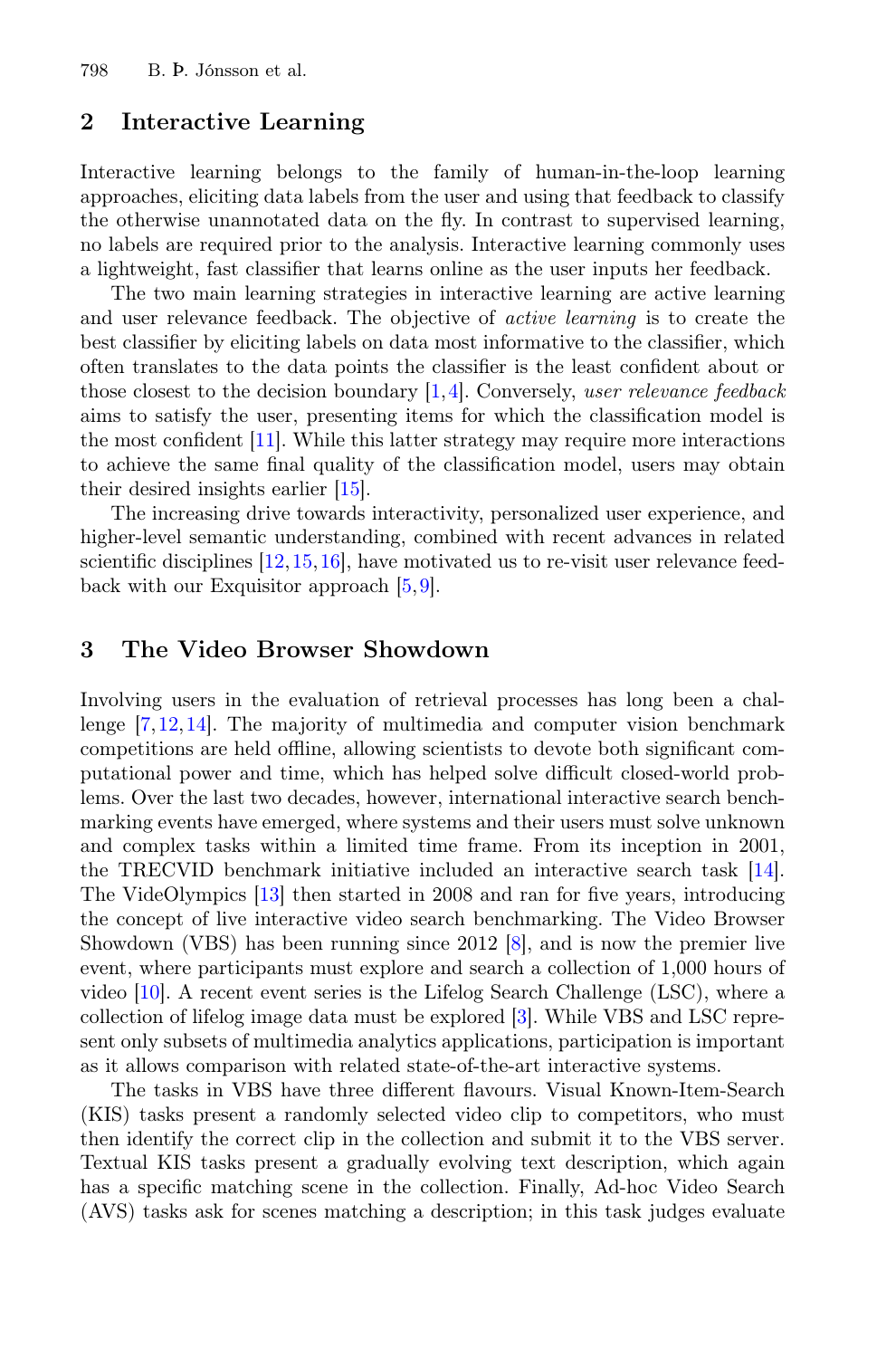

Fig. 2. Exquisitor's current user interface. The interface is browser-based and used primarily via mouse-based interaction. When hovering over a video, the user can choose to view the video in full, submit it to the VBS server, label it as a positive/negative example, or mark it as seen (using a 'next' button, the user can also mark all videos as seen and get a full screen of new videos). Positive (green column) and negative (red column) examples are immediately used to update the model. (Color figure online)

<span id="page-4-1"></span>the relevance of answers as they are submitted to the VBS server. The VBS competition has an expert session, where the teams use their own systems to solve all types of tasks, and a novice session, where conference participants, who have never seen the system, are asked to solve visual KIS and AVS tasks.

### <span id="page-4-0"></span>4 Exquisitor

Exquisitor is a user relevance feedback approach capable of handling large scale collections in real time [\[5,](#page-6-0)[9\]](#page-6-1). The Exquisitor system used for VBS consists of three parts: (1) a web-based user interface for receiving and judging video suggestions; (2) an interactive learning server, which receives user judgments and produces a new round of suggestions; and (3) a web server which serves videos and video thumbnails. All three components run locally on the laptop of the VBS participants. In the following, we describe the first two parts of the system.

Exquisitor Interface: The current Exquisitor user interface is shown in Fig. [2.](#page-4-1) In this initial incarnation, it is a pure interactive learning interface: the user is asked to label examples, which are subsequently used to learn the user's preference and suggest further examples. As the process to generate new suggestions is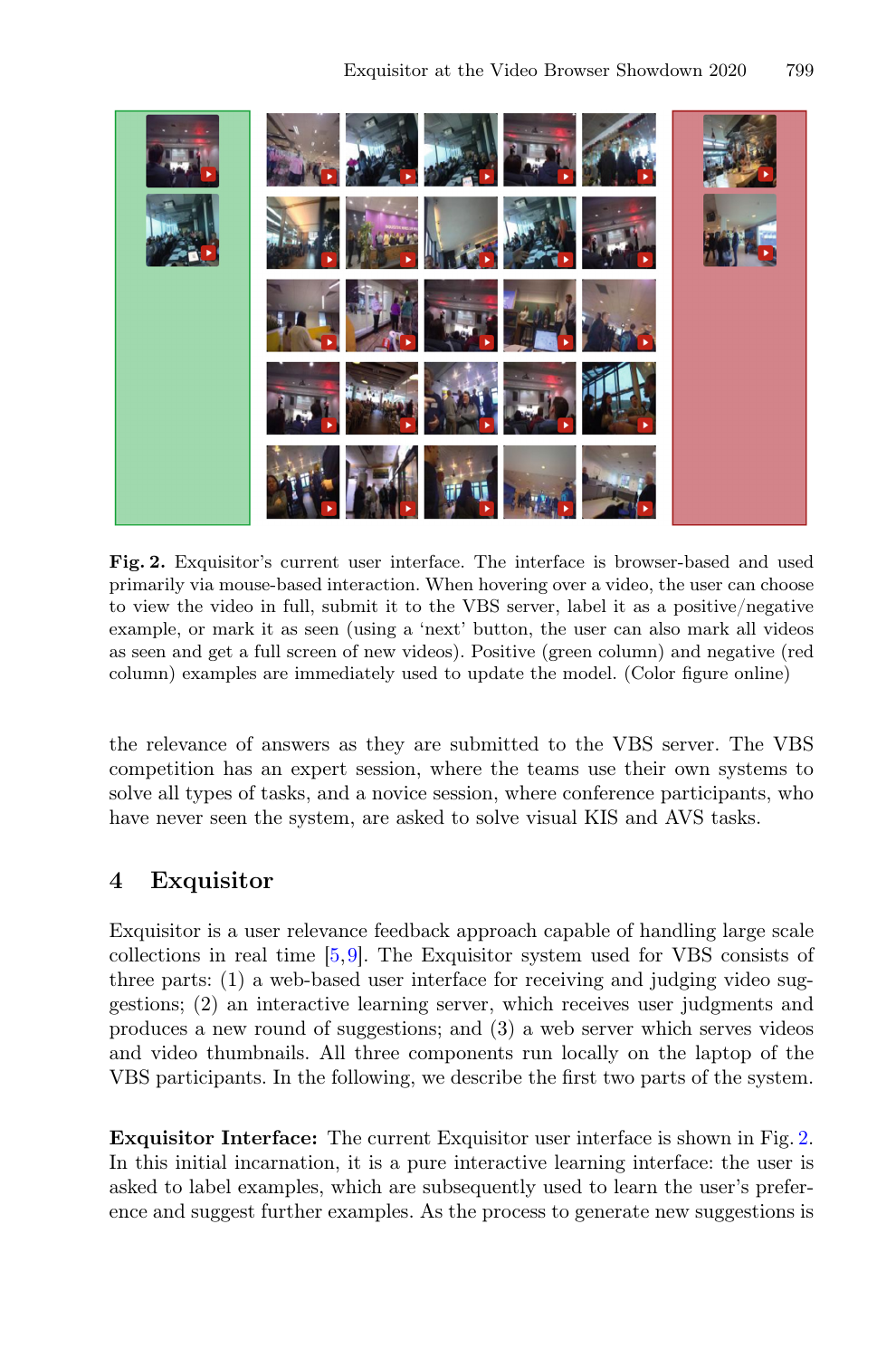very efficient, however, new suggestions are retrieved each time the user identifies new positive or negative examples.

Exquisitor Server: Exquisitor has been developed to handle large-scale media collections, where each media item is described with feature vector data from both visual and text modalities. The main components of the server are (a) data representation and indexing, and (b) the scoring process, described briefly below.

Each of the (just over) million scenes in the VBS collection is represented by a high-dimensional concept feature vector extracted from a selected keyframe. The high-dimensional feature vectors are compressed using an index-based compression method [\[16\]](#page-7-1), where each feature vector is represented using the top 6 features of the modality and compressed into only three 64-bit integers. The compressed feature vectors are then indexed using the eCP high-dimensional indexing algorithm [\[2](#page-6-13)]. A set of representative vectors is chosen from the collection and each vector is assigned to the closest representative, thus forming clusters in the compressed high-dimensional space. To facilitate retrieval, the cluster representatives are recursively indexed to form an approximate clusterbased index.

Exquisitor uses a Linear SVM classifier learned from user interactions to score items in the compressed feature space. In each interaction round, the Linear SVM model yields a classification hyperplane, which is used to form a farthest neighbor query to the cluster-based index. The goal is to yield  $k = 25$  suggestions, which can be presented to the user. The clusters farthest from the SVM hyperplane are selected and their contents scanned to yield the *k* furthest neighbors.

Solving VBS Tasks: In KIS tasks, the aim of positive and negative examples is to create a model that is good enough to bring the correct answer to the screen. If the user is satisfied that all videos displayed are neither useful as positive/negative examples nor the answer to the task, the user can use the 'next' button to continue browsing the results, similar to the typical 'query and browse' approach of many current VBS entrants. A submitted result is considered as a positive example, regardless of whether it is the correct result or not; once the correct result has been submitted the task is complete. For AVS tasks the process is identical, except that all videos on screen can be submitted at once using a special button, and the process only ends once time has expired.

# <span id="page-5-0"></span>5 Conclusions

This paper has outlined the adaptation of the Exquisitor system to the Video Browser Showdown, both in terms of the data used to represent the video collection and the interface changes made for video browsing. As a new entrant in the competition, our primary goal is to learn from our participation in the competition, aiming to understand both how well the interactive learning approach suits the different competition tasks, and how we can improve our preliminary interface to be better suited to the competitive environment.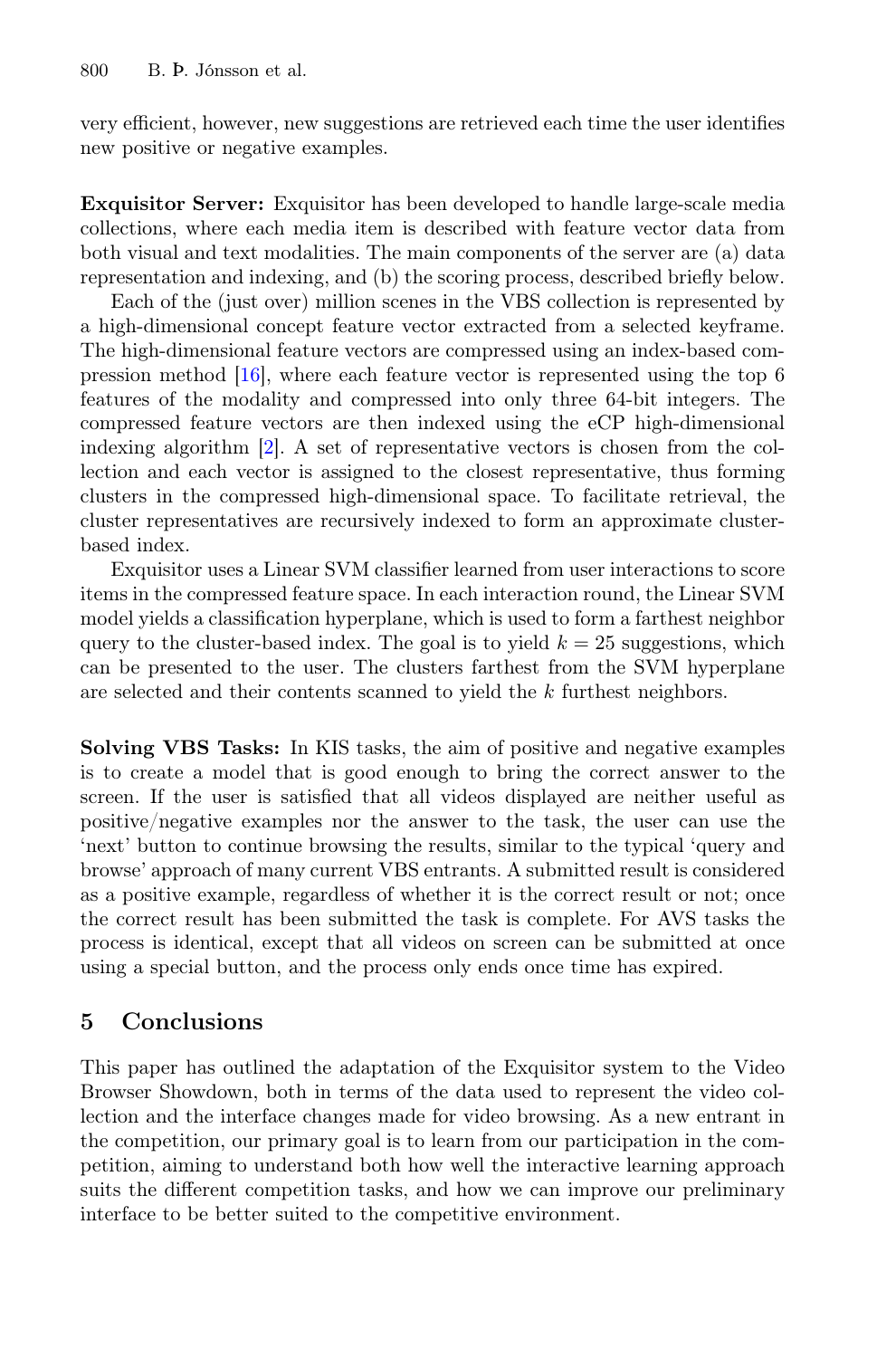Acknowledgments. This work was supported by a PhD grant from the IT University of Copenhagen and by the European Regional Development Fund (project Robotics for Industry 4.0, CZ.02.1.01/0.0/0.0/15 003/0000470).

# References

- <span id="page-6-3"></span>1. Cohn, D.A., Ghahramani, Z., Jordan, M.I.: Active learning with statistical models. J. Artif. Intell. Res. 4(1), 129–145 (1996)
- <span id="page-6-13"></span>2. Guðmundsson, G.T., Jónsson, B.T., Amsaleg, L.: A large-scale performance study of cluster-based high-dimensional indexing. In: Proceedings of International Workshop on Very-large-scale Multimedia Corpus, Mining and Retrieval (VLS-MCM), Firenze, Italy (2010)
- <span id="page-6-12"></span>3. Gurrin, C., Schoeffmann, K., Joho, H., Dang-Nguyen, D., Riegler, M., Piras, L. (eds.): Proceedings of the 2018 ACM Workshop on The Lifelog Search Challenge, LSC@ICMR 2018, Yokohama, Japan (2018)
- <span id="page-6-4"></span>4. Huijser, M.W., van Gemert, J.C.: Active decision boundary annotation with deep generative models. In: Proceedings of IEEE ICCV, Venice, Italy, pp. 5296–5305 (2017)
- <span id="page-6-0"></span>5. Jónsson, B.Þ., et al.: Exquisitor: Interactive learning at large. [arXiv:1904.08689](http://arxiv.org/abs/1904.08689) (2019)
- <span id="page-6-2"></span>6. Khan, O.S., Jónsson, B.Þ., Zahálka, J., Rudinac, S., Worring, M.: Exquisitor at the lifelog search challenge 2019. In: Proceedings of the ACM Workshop on Lifelog Search Challenge, LSC@ICMR, Ottawa, ON, Canada, pp. 7–11 (2019)
- <span id="page-6-7"></span>7. Larson, M., et al. (eds.): Working Notes Proceedings of the MediaEval 2018 Workshop, CEUR Workshop Proceedings, vol. 2283. CEUR-WS.org, Sophia Antipolis (2018)
- <span id="page-6-10"></span>8. Lokoč, J., Bailer, W., Schoeffmann, K., Münzer, B., Awad, G.: On influential trends in interactive video retrieval: video browser showdown 2015–2017. IEEE Trans. Multimedia 20(12), 3361–3376 (2018)
- <span id="page-6-1"></span>9. Ragnarsdóttir, H., et al.: Exquisitor: breaking the interaction barrier for exploration of 100 million images. In: Proceedings of the ACM Multimedia Conference, Nice, France (2019)
- <span id="page-6-11"></span>10. Rossetto, L., Schuldt, H., Awad, G., Butt, A.A.: V3C – a research video collection. In: Kompatsiaris, I., Huet, B., Mezaris, V., Gurrin, C., Cheng, W.-H., Vrochidis, S. (eds.) MMM 2019. LNCS, vol. 11295, pp. 349–360. Springer, Cham (2019). [https://](https://doi.org/10.1007/978-3-030-05710-7_29) [doi.org/10.1007/978-3-030-05710-7\\_29](https://doi.org/10.1007/978-3-030-05710-7_29)
- <span id="page-6-5"></span>11. Rui, Y., Huang, T.S., Mehrotra, S.: Content-based image retrieval with relevance feedback in MARS. In: Proceedings of ICIP, Santa Barbara, CA, USA, pp. 815–818 (1997)
- <span id="page-6-6"></span>12. Schoeffmann, K., Bailer, W., Gurrin, C., Awad, G., Lokoč, J.: Interactive video search: where is the user in the age of deep learning? In: Proceedings of ACM Multimedia, Seoul, Republic of Korea, pp. 2101–2103 (2018)
- <span id="page-6-9"></span>13. Snoek, C.G.M., Worring, M., de Rooij, O., van de Sande, K.E.A., Yan, R., Hauptmann, A.G.: VideOlympics: real-time evaluation of multimedia retrieval systems. IEEE MultiMedia 15(1), 86–91 (2008)
- <span id="page-6-8"></span>14. Thornley, C., Johnson, A.C., Smeaton, A.F., Lee, H.: The scholarly impact of TRECVID (2003–2009). J. Am. Soc. Inf. Sci. Technol. (JASIST) 62(4), 613–627 (2011)